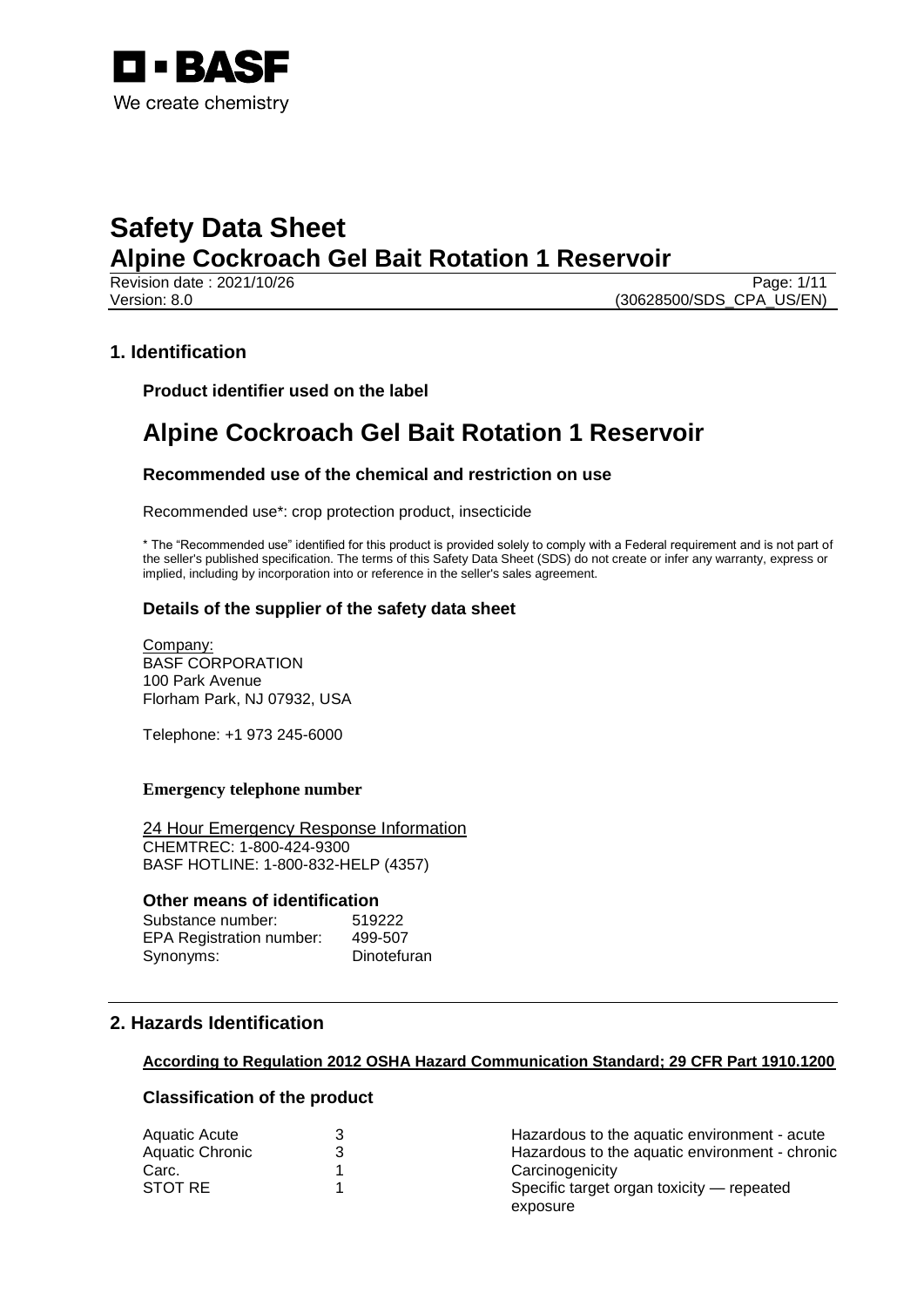| Revision date: 2021/10/26<br>Version: 8.0                |                                                                             | Page: 2/11<br>(30628500/SDS CPA US/EN)                              |  |
|----------------------------------------------------------|-----------------------------------------------------------------------------|---------------------------------------------------------------------|--|
| STOT RE                                                  | 2                                                                           | Specific target organ toxicity — repeated<br>exposure               |  |
| Label elements                                           |                                                                             |                                                                     |  |
| <b>Hazard Statement:</b><br>H402<br>H412                 | Harmful to aquatic life.                                                    | Harmful to aquatic life with long lasting effects.                  |  |
| P273                                                     | Precautionary Statements (Prevention):<br>Avoid release to the environment. |                                                                     |  |
| Precautionary Statements (Disposal):<br>P <sub>501</sub> |                                                                             | Dispose of contents/container in accordance with local regulations. |  |

## **3. Composition / Information on Ingredients**

## **According to Regulation 2012 OSHA Hazard Communication Standard; 29 CFR Part 1910.1200**

Dinotefuran technical CAS Number: 165252-70-0 Content (W/W): 0.5 % Synonym: 1 Guanidine, N''-methyl-N-nitro-N'-[(tetrahydro-3-furanyl)methyl]-

glycerol

CAS Number: 56-81-5 Content (W/W): 30.0 - 50.0% Synonym: Glycerol

**Silica** 

CAS Number: 112945-52-5 Content (W/W): 1.0 - 5.0% Synonym: Silica amorphous, fumed, cryst.-free; Fumed silica, crystalline-free, Fumed synthetic amorphous silica, Pyrogenic colloidal silica

## **4. First-Aid Measures**

## **Description of first aid measures**

### **General advice:**

First aid providers should wear personal protective equipment to prevent exposure. Remove contaminated clothing. Move person to fresh air. If person is not breathing, call 911 or ambulance, then give artificial respiration, preferably mouth-to-mouth if possible. In case of intoxication, call a poison control center or physician for treatment advice, taking the packaging or the label of the product.

### **If inhaled:**

Remove the affected individual into fresh air and keep the person calm. Assist in breathing if necessary.

### **If on skin:**

Rinse skin immediately with plenty of water for 15 - 20 minutes.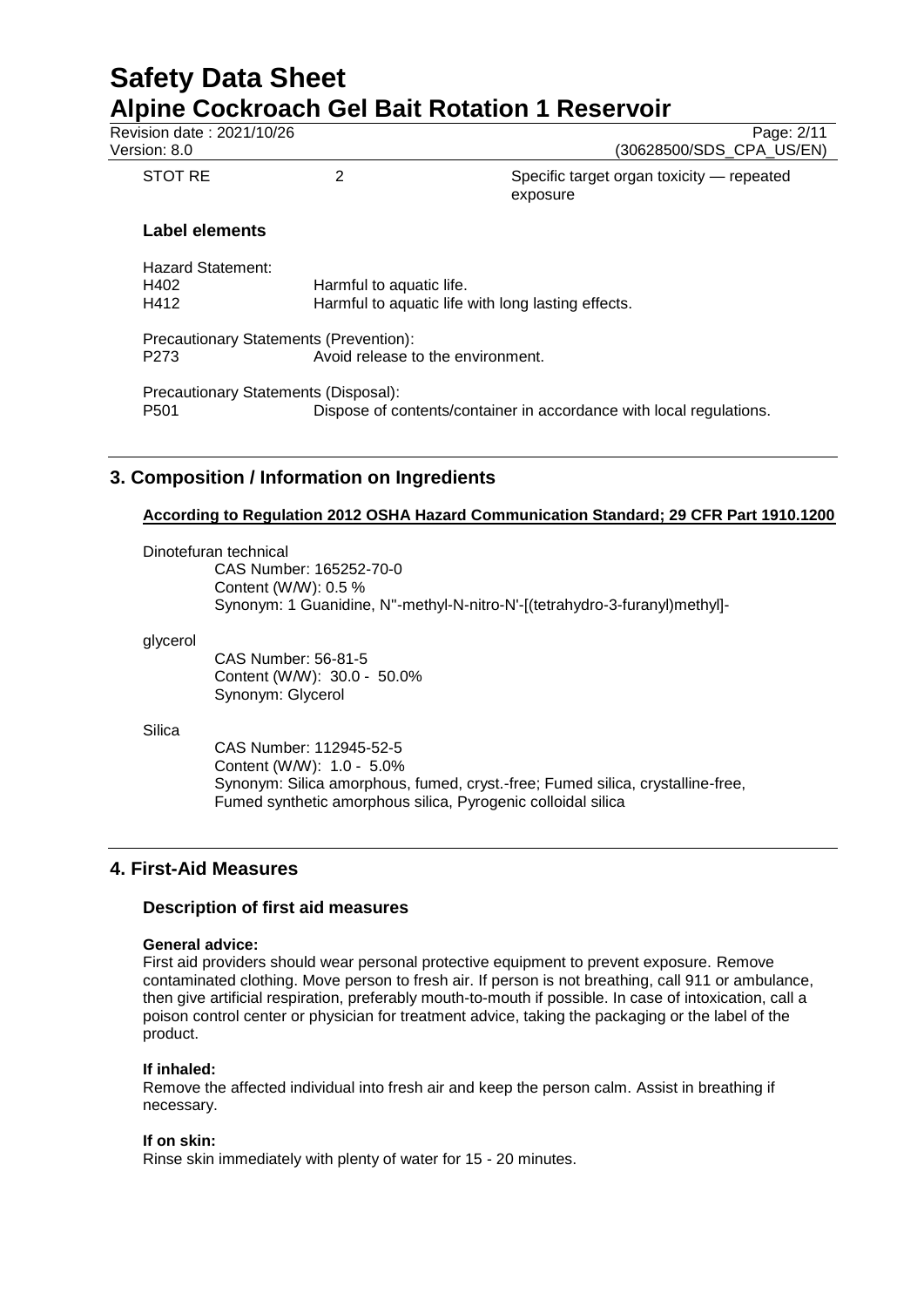Revision date : 2021/10/26 Page: 3/11<br>Version: 8.0 (30628500/SDS CPA US/EN) (30628500/SDS\_CPA\_US/EN)

### **If in eyes:**

Hold eyes open and rinse slowly and gently with water for 15 to 20 minutes. Remove contact lenses, if present, after first 5 minutes, then continue rinsing.

## **If swallowed:**

Do not induce vomiting unless told to by a poison control center or doctor. Never induce vomiting or give anything by mouth if the victim is unconscious or having convulsions. Have person sip a glass of water if able to swallow.

## **Most important symptoms and effects, both acute and delayed**

Symptoms: Information, i.e. additional information on symptoms and effects may be included in the GHS labeling phrases available in Section 2 and in the Toxicological assessments available in Section 11., (Further) symptoms and / or effects are not known so far

## **Indication of any immediate medical attention and special treatment needed**

Note to physician

Treatment: Treat according to symptoms (decontamination, vital functions), no known specific antidote.

## **5. Fire-Fighting Measures**

## **Extinguishing media**

Suitable extinguishing media: water spray, dry powder, foam, carbon dioxide

## **Special hazards arising from the substance or mixture**

Hazards during fire-fighting: carbon monoxide, carbon dioxide, nitrogen oxides, silica compounds The substances/groups of substances mentioned can be released in case of fire.

## **Advice for fire-fighters**

Protective equipment for fire-fighting: Firefighters should be equipped with self-contained breathing apparatus and turn-out gear.

### **Further information:**

Evacuate area of all unnecessary personnel. Contain contaminated water/firefighting water. Do not allow to enter drains or waterways.

## **6. Accidental release measures**

### **Personal precautions, protective equipment and emergency procedures**

Take appropriate protective measures. Clear area. Extinguish sources of ignition nearby and downwind. Ensure adequate ventilation. Wear suitable personal protective clothing and equipment.

### **Environmental precautions**

Do not discharge into the subsoil/soil. Do not discharge into drains/surface waters/groundwater.

### **Methods and material for containment and cleaning up**

Pick up with suitable absorbent material. Place into suitable containers for reuse or disposal in a licensed facility. Spilled substance/product should be recovered and applied according to label rates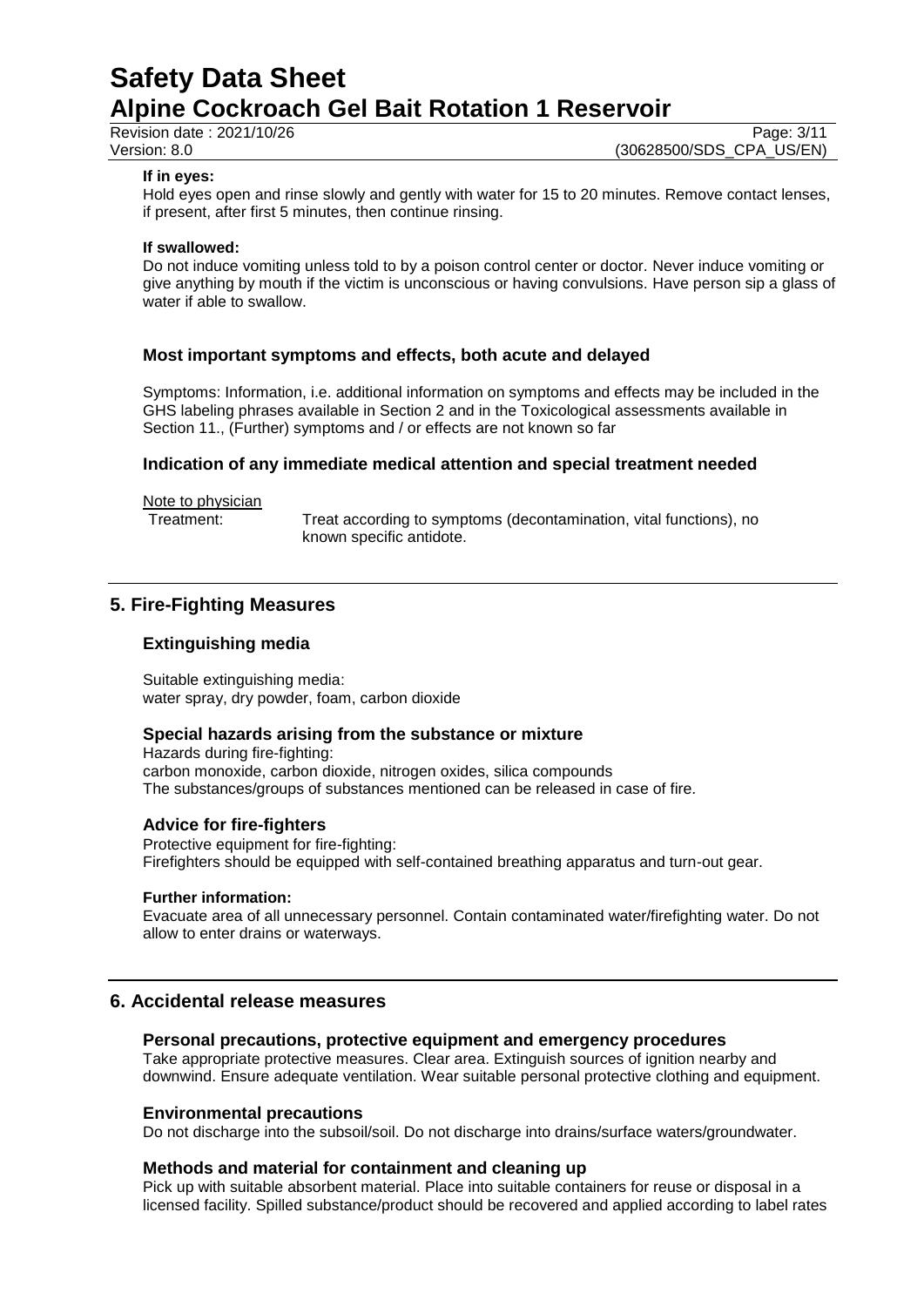Revision date : 2021/10/26 Page: 4/11<br>Version: 8.0 Page: 4/11

(30628500/SDS CPA US/EN)

whenever possible. If application of spilled substance/product is not possible, then spills should be contained, solidified, and placed in suitable containers for disposal. After decontamination, spill area can be washed with water. Collect wash water for approved disposal.

## **7. Handling and Storage**

## **Precautions for safe handling**

No special measures necessary if stored and handled correctly. Ensure thorough ventilation of stores and work areas. When using do not eat, drink or smoke. Hands and/or face should be washed before breaks and at the end of the shift.

Protection against fire and explosion:

The relevant fire protection measures should be noted. Fire extinguishers should be kept handy. Avoid all sources of ignition: heat, sparks, open flame. Avoid extreme heat. Keep away from oxidizable substances.

## **Conditions for safe storage, including any incompatibilities**

Segregate from foods and animal feeds.

Further information on storage conditions: Keep only in the original container in a cool, dry, wellventilated place away from ignition sources, heat or flame. Protect containers from physical damage. Protect against contamination. The authority permits and storage regulations must be observed.

## **8. Exposure Controls/Personal Protection**

**Users of a pesticidal product should refer to the product label for personal protective equipment requirements.**

### **Components with occupational exposure limits**

| glycerol | OSHA Z1:<br>OSHA Z1:     | PEL 15 mg/m3 Total dust ;<br>PEL 5 mg/m3 Respirable fraction;                                                                                                                                |
|----------|--------------------------|----------------------------------------------------------------------------------------------------------------------------------------------------------------------------------------------|
| Silica   | OSHA Z3:                 | TWA value 0.8 mg/m3; The exposure limit is<br>calculated from the equation, 80mg/m3)/(%SiO2),<br>using a value of 100% SiO2. Lower percentages<br>of SiO2 will yield higher exposure limits. |
|          | OSHA Z3:                 | TWA value 20 millions of particles per cubic foot<br>of air $\div$                                                                                                                           |
|          | ACGIH, US:<br>ACGIH, US: | TWA value 10 mg/m3 Inhalable particles;<br>TWA value 3 mg/m3 Respirable particles;                                                                                                           |

### **Advice on system design:**

Whenever possible, engineering controls should be used to minimize the need for personal protective equipment.

### **Personal protective equipment**

## **RECOMMENDATIONS FOR MANUFACTURING, COMMERCIAL BLENDING, AND PACKAGING WORKERS:**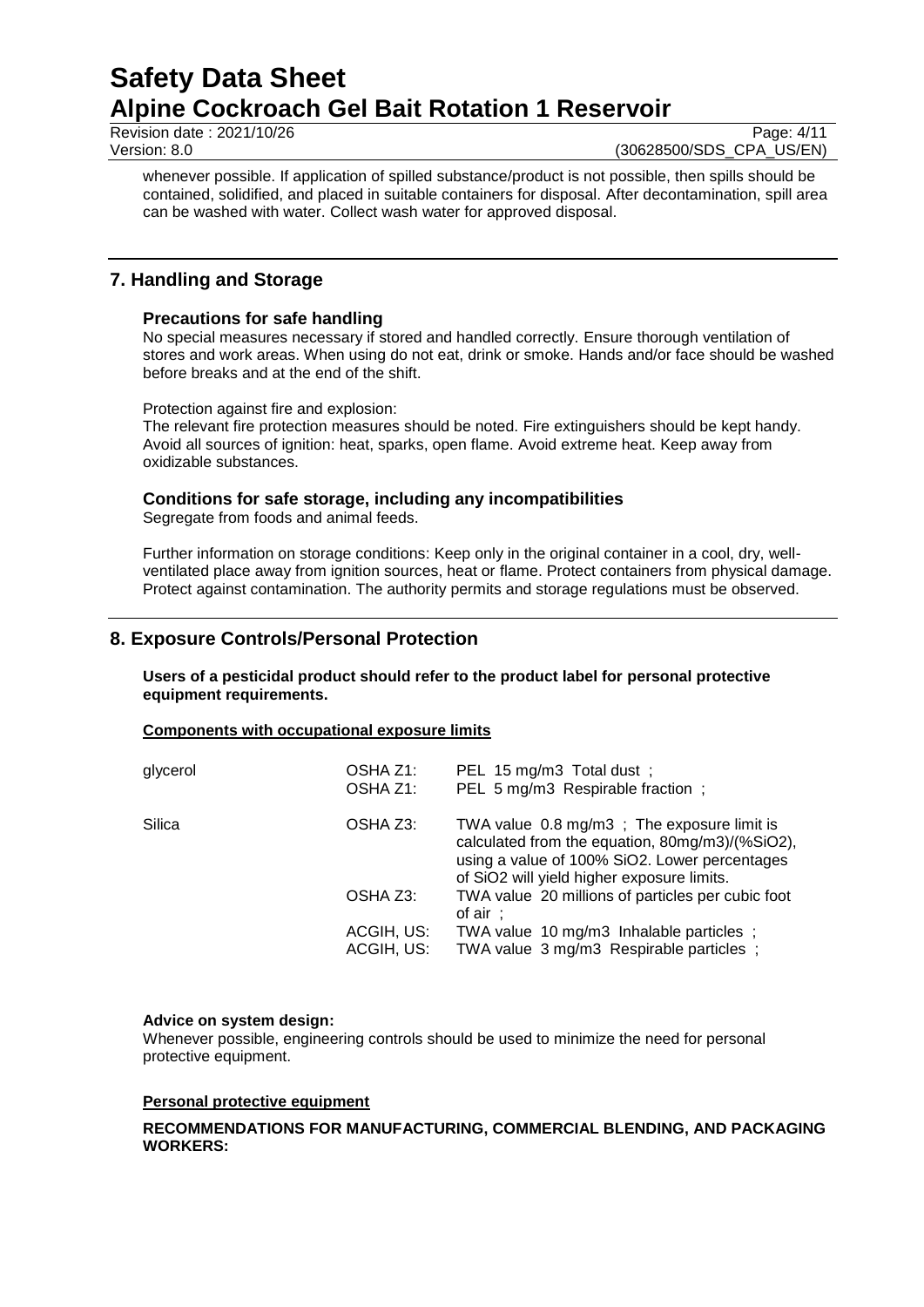Revision date : 2021/10/26 Page: 5/11<br>Version: 8.0 (30628500/SDS\_CPA\_US/EN)

## **Respiratory protection:**

Wear respiratory protection if ventilation is inadequate. Wear a NIOSH-certified (or equivalent) organic vapour/particulate respirator. For situations where the airborne concentrations may exceed the level for which an air purifying respirator is effective, or where the levels are unknown or Immediately Dangerous to Life or Health (IDLH), use NIOSH-certified full facepiece pressure demand self-contained breathing apparatus (SCBA) or a full facepiece pressure demand supplied-air respirator (SAR) with escape provisions.

(30628500/SDS\_CPA\_US/EN)

## **Hand protection:**

Chemical resistant protective gloves, Protective glove selection must be based on the user's assessment of the workplace hazards.

## **Eye protection:**

Safety glasses with side-shields. Tightly fitting safety goggles (chemical goggles). Wear face shield if splashing hazard exists.

## **Body protection:**

Body protection must be chosen depending on activity and possible exposure, e.g. head protection, apron, protective boots, chemical-protection suit.

## **General safety and hygiene measures:**

Wear long sleeved work shirt and long work pants in addition to other stated personal protective equipment. Work place should be equipped with a shower and an eye wash. Handle in accordance with good industrial hygiene and safety practice. Keep away from food, drink and animal feeding stuffs. Store work clothing separately.

## **9. Physical and Chemical Properties**

| Form:<br>Odour:        | liquid<br>characteristic                                                    |
|------------------------|-----------------------------------------------------------------------------|
| Odour threshold:       | Not determined due to potential health hazard by inhalation.                |
| Colour:                | tan to brown                                                                |
| pH value:              | approx. $6 - 8$<br>(22.4 °C)                                                |
| Flash point:           | Non-flammable. Information applies to<br>the solvent.                       |
| Flammability:          | not applicable                                                              |
| Lower explosion limit: | As a result of our experience with this<br>product and our knowledge of its |
|                        | composition we do not expect any                                            |
|                        | hazard as long as the product is used                                       |
|                        | appropriately and in accordance with                                        |
|                        | the intended use.                                                           |
| Upper explosion limit: | As a result of our experience with this                                     |
|                        | product and our knowledge of its                                            |
|                        | composition we do not expect any                                            |
|                        | hazard as long as the product is used                                       |
|                        | appropriately and in accordance with                                        |
|                        | the intended use.                                                           |
| Autoignition:          | approx. 400 °C                                                              |
|                        | Information applies to the solvent.                                         |
| Vapour pressure:       | approx. < 0.01 Pa                                                           |
|                        | (20 °C)                                                                     |
|                        | Information based on the main                                               |
|                        | components.                                                                 |
| Density:               | approx. 1.20 g/cm3                                                          |
|                        | (20 °C)                                                                     |
| Vapour density:        | not applicable                                                              |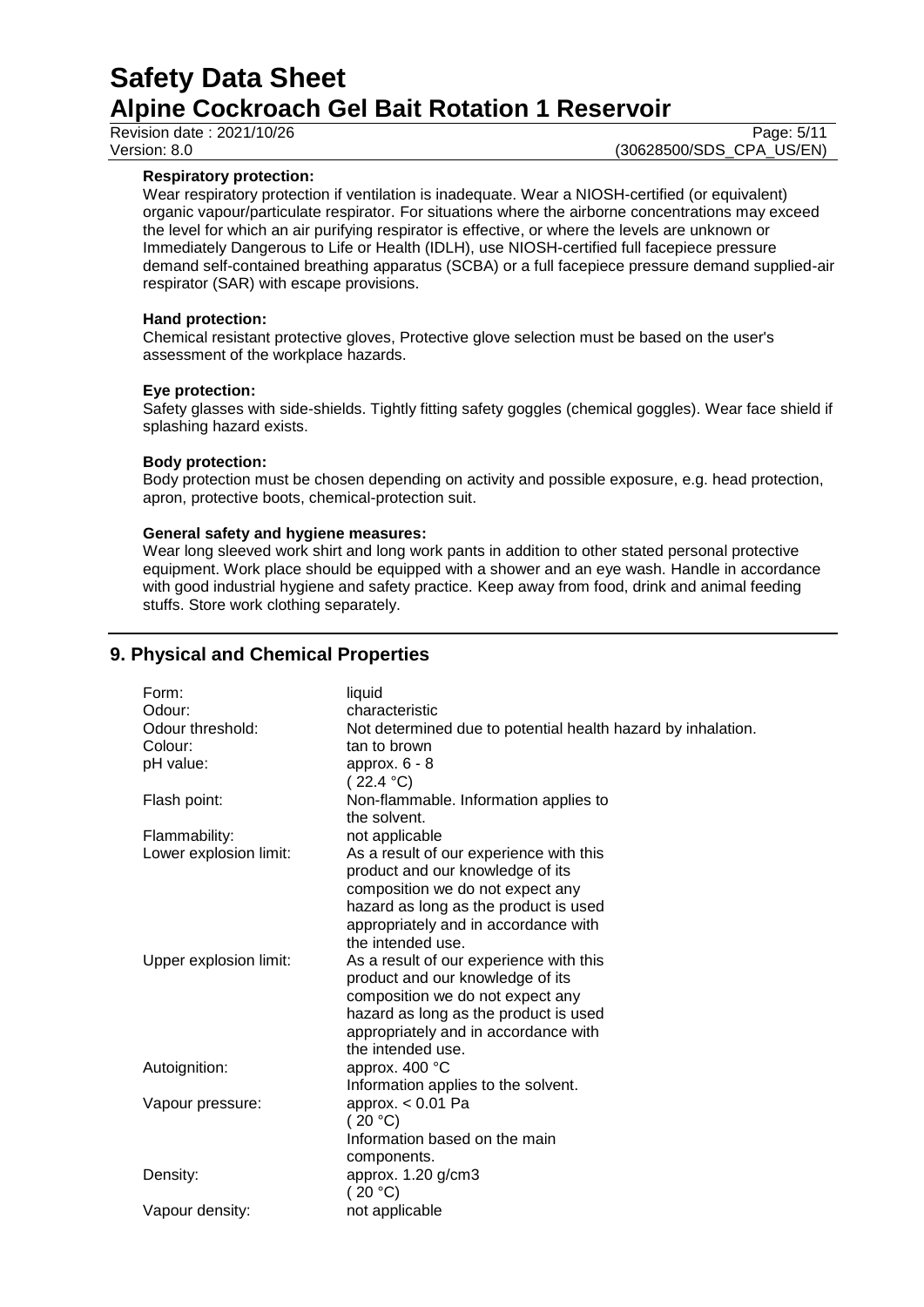Revision date : 2021/10/26 Page: 6/11<br>Version: 8.0 (30628500/SDS CPA US/EN) (30628500/SDS\_CPA\_US/EN)

| Partitioning coefficient n-<br>octanol/water (log Pow): | The statements are based on the<br>properties of the individual                                                                                                           |
|---------------------------------------------------------|---------------------------------------------------------------------------------------------------------------------------------------------------------------------------|
| Information on: Dinotefuran technical                   | components.                                                                                                                                                               |
|                                                         |                                                                                                                                                                           |
| Partitioning coefficient n-                             | $-0.549$                                                                                                                                                                  |
| octanol/water (log Pow):                                | (25 °C)                                                                                                                                                                   |
| Thermal decomposition:                                  | carbon monoxide, carbon dioxide, nitrogen dioxide, nitrogen<br>oxide                                                                                                      |
|                                                         | Stable at ambient temperature. If product is heated above<br>decomposition temperature toxic vapours may be released. To<br>avoid thermal decomposition, do not overheat. |
|                                                         | No decomposition if stored and handled as                                                                                                                                 |
|                                                         | prescribed/indicated.                                                                                                                                                     |
| Viscosity, dynamic:                                     | approx. 124.5 Pa.s                                                                                                                                                        |
|                                                         | (23 °C)                                                                                                                                                                   |
| Solubility in water:                                    | dispersible                                                                                                                                                               |
| Evaporation rate:                                       | not applicable                                                                                                                                                            |
| Other Information:                                      | If necessary, information on other physical and chemical<br>parameters is indicated in this section.                                                                      |

## **10. Stability and Reactivity**

## **Reactivity**

No hazardous reactions if stored and handled as prescribed/indicated.

## Oxidizing properties:

Based on its structural properties the product is not classified as oxidizing.

## **Chemical stability**

The product is stable if stored and handled as prescribed/indicated.

## **Possibility of hazardous reactions**

The product is chemically stable. Hazardous polymerization will not occur. No hazardous reactions if stored and handled as prescribed/indicated.

## **Conditions to avoid**

See SDS section 7 - Handling and storage.

## **Incompatible materials**

strong acids, strong bases, strong oxidizing agents

## **Hazardous decomposition products**

Decomposition products:

No hazardous decomposition products if stored and handled as prescribed/indicated.

## Thermal decomposition:

Possible thermal decomposition products: carbon monoxide, carbon dioxide, nitrogen dioxide, nitrogen oxide Stable at ambient temperature. If product is heated above decomposition temperature toxic vapours may be released. To avoid thermal decomposition, do not overheat. No decomposition if stored and handled as prescribed/indicated.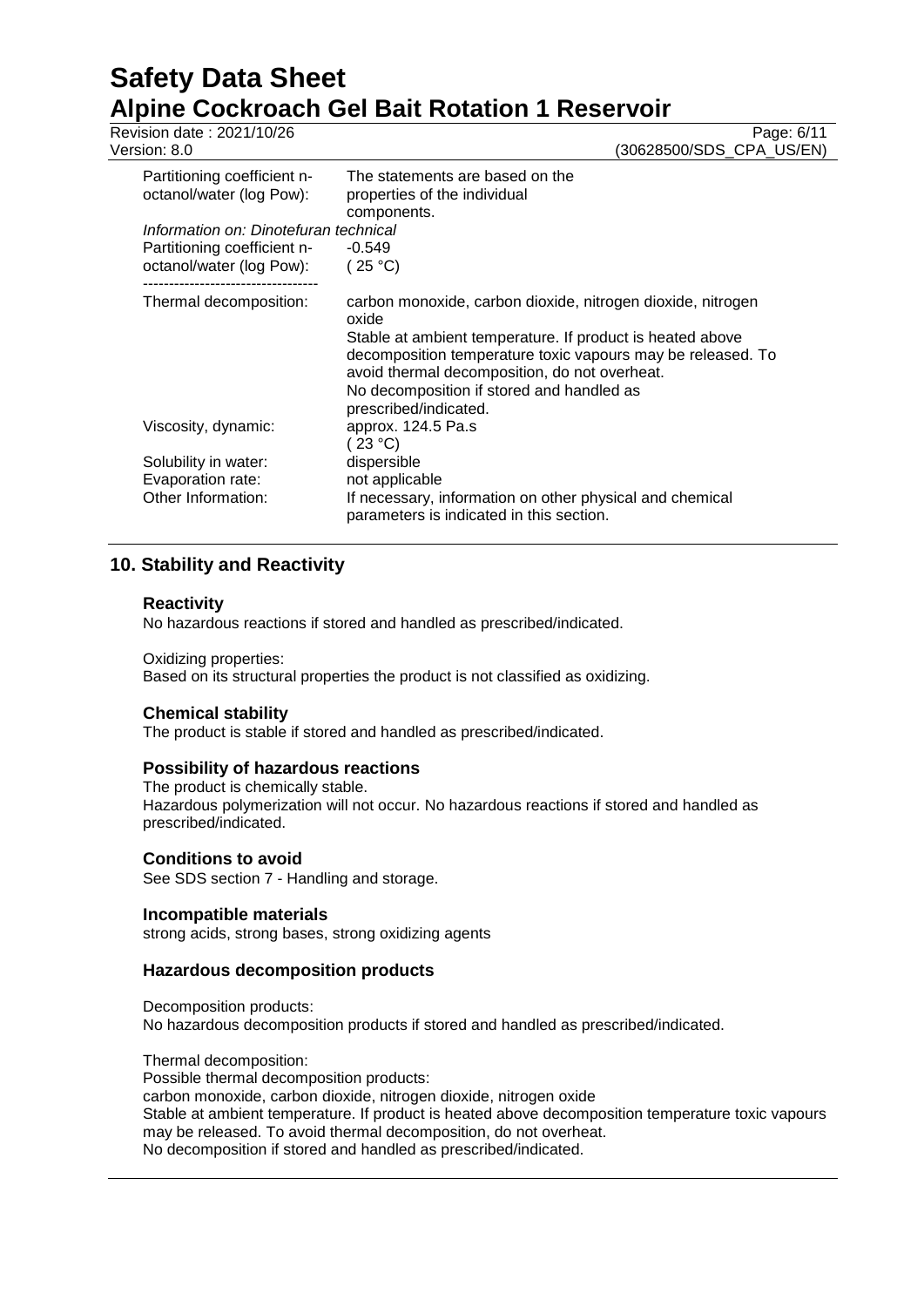Revision date : 2021/10/26 Page: 7/11<br>Version: 8.0 (30628500/SDS CPA US/EN) (30628500/SDS CPA US/EN)

## **11. Toxicological information**

## **Primary routes of exposure**

Routes of entry for solids and liquids are ingestion and inhalation, but may include eye or skin contact. Routes of entry for gases include inhalation and eye contact. Skin contact may be a route of entry for liquefied gases.

## **Acute Toxicity/Effects**

Acute toxicity

Assessment of acute toxicity: Virtually nontoxic after a single ingestion. Virtually nontoxic by inhalation. Virtually nontoxic after a single skin contact.

Oral

Type of value: LD50 Species: rat (male/female) Value: > 5,000 mg/kg No mortality was observed.

Inhalation Type of value: LC50 Species: rat (male/female) Value: > 2.07 mg/l Exposure time: 4 h No mortality was observed.

### Dermal

Type of value: LD50 Species: rat (male/female) Value: > 5,000 mg/kg No mortality was observed.

### Assessment other acute effects

Assessment of STOT single: Based on the available information there is no specific target organ toxicity to be expected after a single exposure.

The product has not been tested. The statement has been derived from the properties of the individual components.

**Skin** Species: rabbit Result: Slightly irritating.

Eye Species: rabbit Result: Slightly irritating.

### **Sensitization**

Assessment of sensitization: There is no evidence of a skin-sensitizing potential.

Buehler test Species: guinea pig Result: Non-sensitizing.

## **Chronic Toxicity/Effects**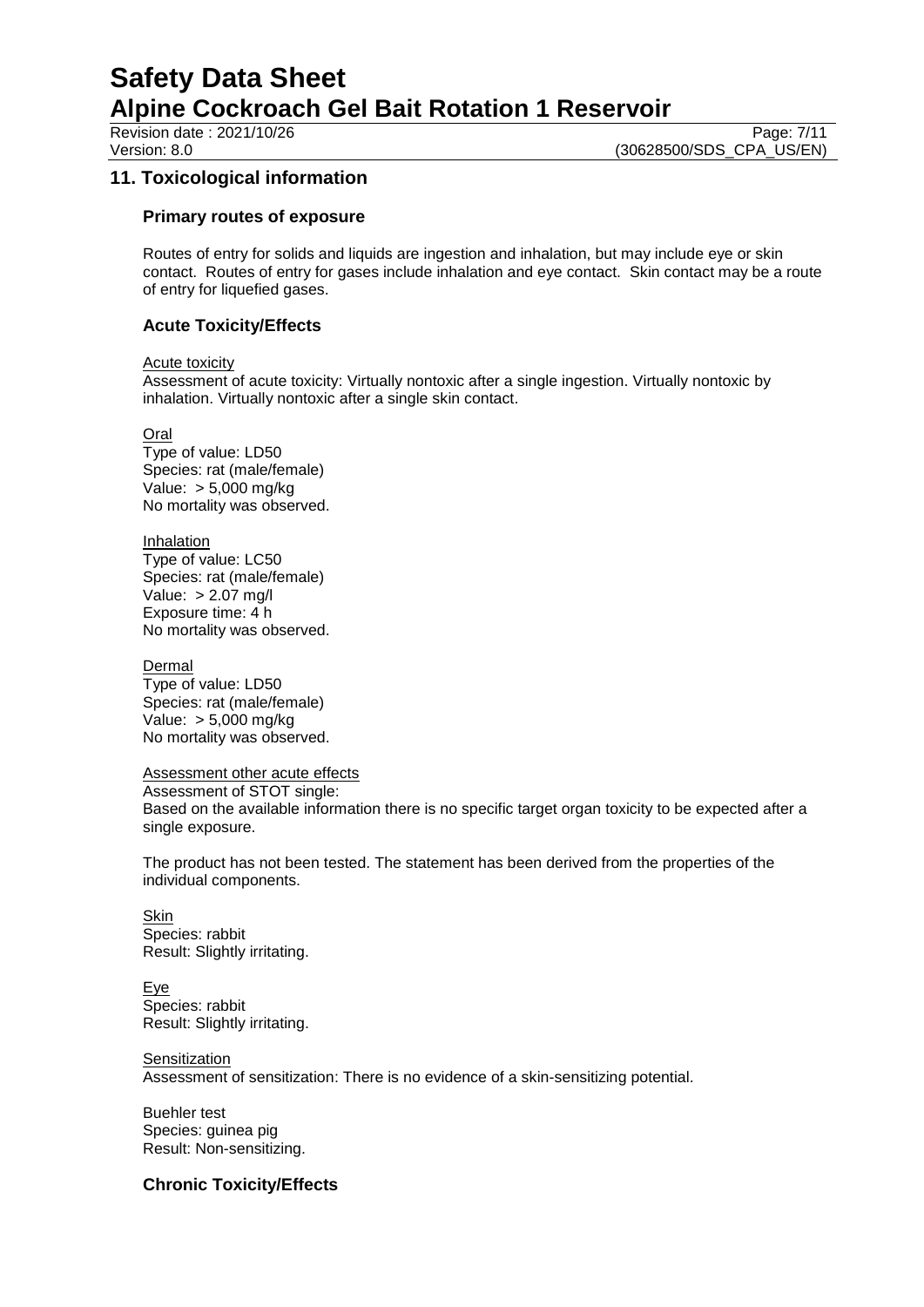Revision date : 2021/10/26 Page: 8/11<br>Version: 8.0 (30628500/SDS CPA US/EN) (30628500/SDS CPA US/EN)

Repeated dose toxicity

Assessment of repeated dose toxicity: The product has not been tested. The statement has been derived from the properties of the individual components.

*Information on: Silica*

*Assessment of repeated dose toxicity: Repeated inhalative uptake of particles/dust reaching the alveoli may cause damage to the lungs.*

----------------------------------

### Genetic toxicity

Assessment of mutagenicity: The product has not been tested. The statement has been derived from the properties of the individual components. Mutagenicity tests revealed no genotoxic potential.

#### **Carcinogenicity**

Assessment of carcinogenicity: The product has not been tested. The statement has been derived from the properties of the individual components. The results of various animal studies gave no indication of a carcinogenic effect.

#### Reproductive toxicity

Assessment of reproduction toxicity: The product has not been tested. The statement has been derived from the properties of the individual components. The results of animal studies gave no indication of a fertility impairing effect.

#### **Teratogenicity**

Assessment of teratogenicity: The product has not been tested. The statement has been derived from the properties of the individual components. Animal studies gave no indication of a developmental toxic effect at doses that were not toxic to the parental animals.

Other Information Misuse can be harmful to health.

## **12. Ecological Information**

## **Toxicity**

Aquatic toxicity Assessment of aquatic toxicity: Harmful to aquatic life with long lasting effects. The product has not been tested. The statement has been derived from the properties of the individual components.

#### Toxicity to fish

*Information on: Dinotefuran technical LC50 (96 h) > 100 mg/l, Oncorhynchus mykiss LC50 (96 h) > 100 mg/l, Cyprinus carpio* ----------------------------------

#### Aquatic invertebrates

*Information on: Dinotefuran technical EC50 (48 h) > 1,000 mg/l, Daphnia magna EC50 (96 h) 0.79 mg/l, Mysidopsis bahia* ----------------------------------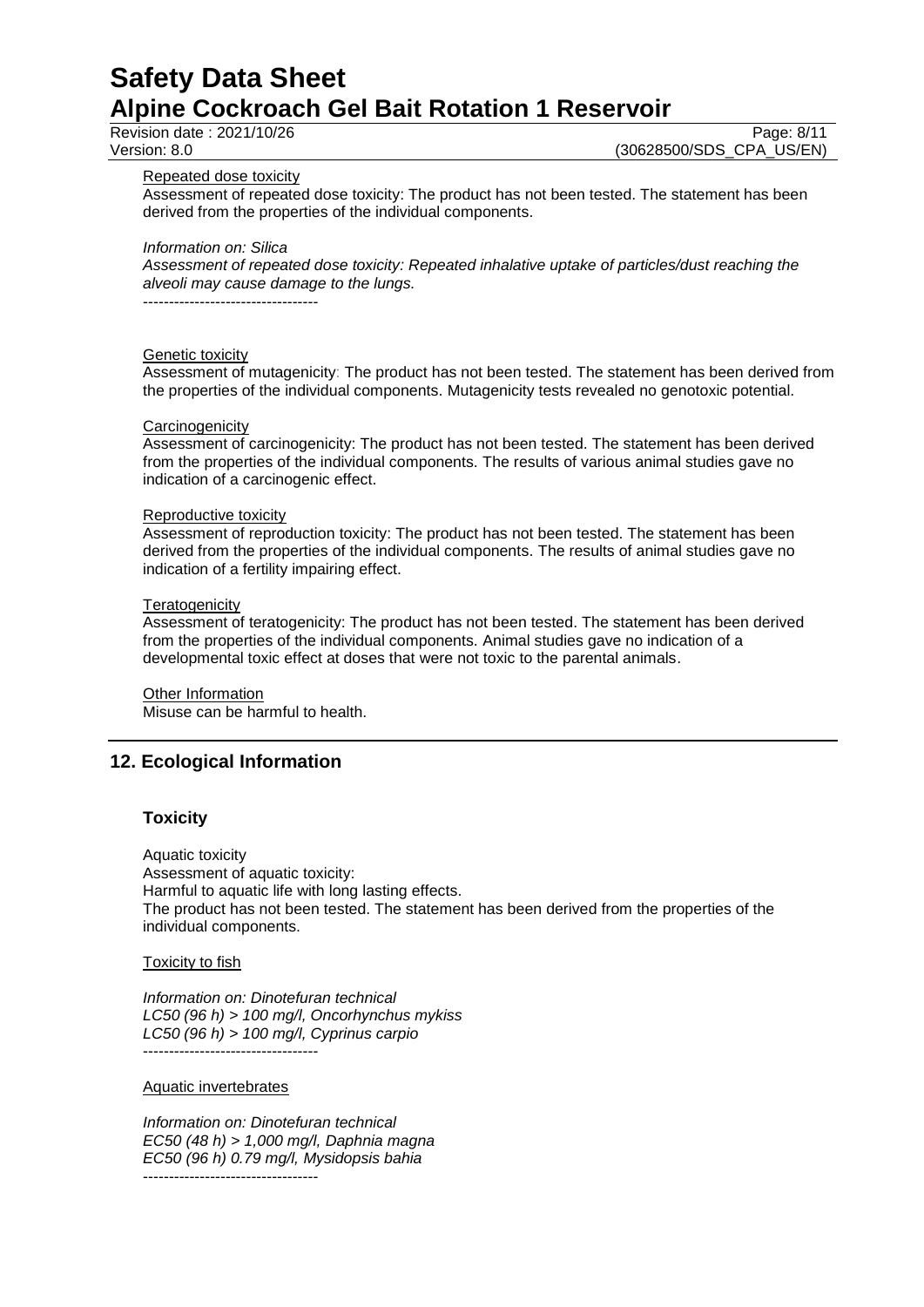Revision date : 2021/10/26 Page: 9/11<br>Version: 8.0 (30628500/SDS CPA US/EN) (30628500/SDS\_CPA\_US/EN)

### Aquatic plants

*Information on: Dinotefuran technical EC50 (72 h) 97.6 mg/l (biomass), Pseudokirchneriella subcapitata* ----------------------------------

### Chronic toxicity to aquatic invertebrates

*Information on: Dinotefuran technical No observed effect concentration 0.089 mg/l, Mysidopsis bahia* ----------------------------------

## **Persistence and degradability**

Assessment biodegradation and elimination (H2O) The product has not been tested. The statement has been derived from the properties of the individual components.

## **Bioaccumulative potential**

Assessment bioaccumulation potential The product has not been tested. The statement has been derived from the properties of the individual components.

Assessment bioaccumulation potential

*Information on: Dinotefuran technical*

*Because of the n-octanol/water distribution coefficient (log Pow) accumulation in organisms is not to be expected.*

----------------------------------

## **Mobility in soil**

Assessment transport between environmental compartments The product has not been tested. The statement has been derived from the properties of the individual components.

*Information on: Dinotefuran technical*

*Following exposure to soil, the product trickles away and can - dependant on degradation - be transported to deeper soil areas with larger water loads.* ----------------------------------

## **Additional information**

Other ecotoxicological advice: Do not discharge product into the environment without control.

## **13. Disposal considerations**

### **Waste disposal of substance:**

Pesticide wastes are regulated. If pesticide wastes cannot be disposed of according to label instructions, contact the State Pesticide or Environmental Control Agency or the Hazardous Waste representative at the nearest EPA Regional Office for guidance.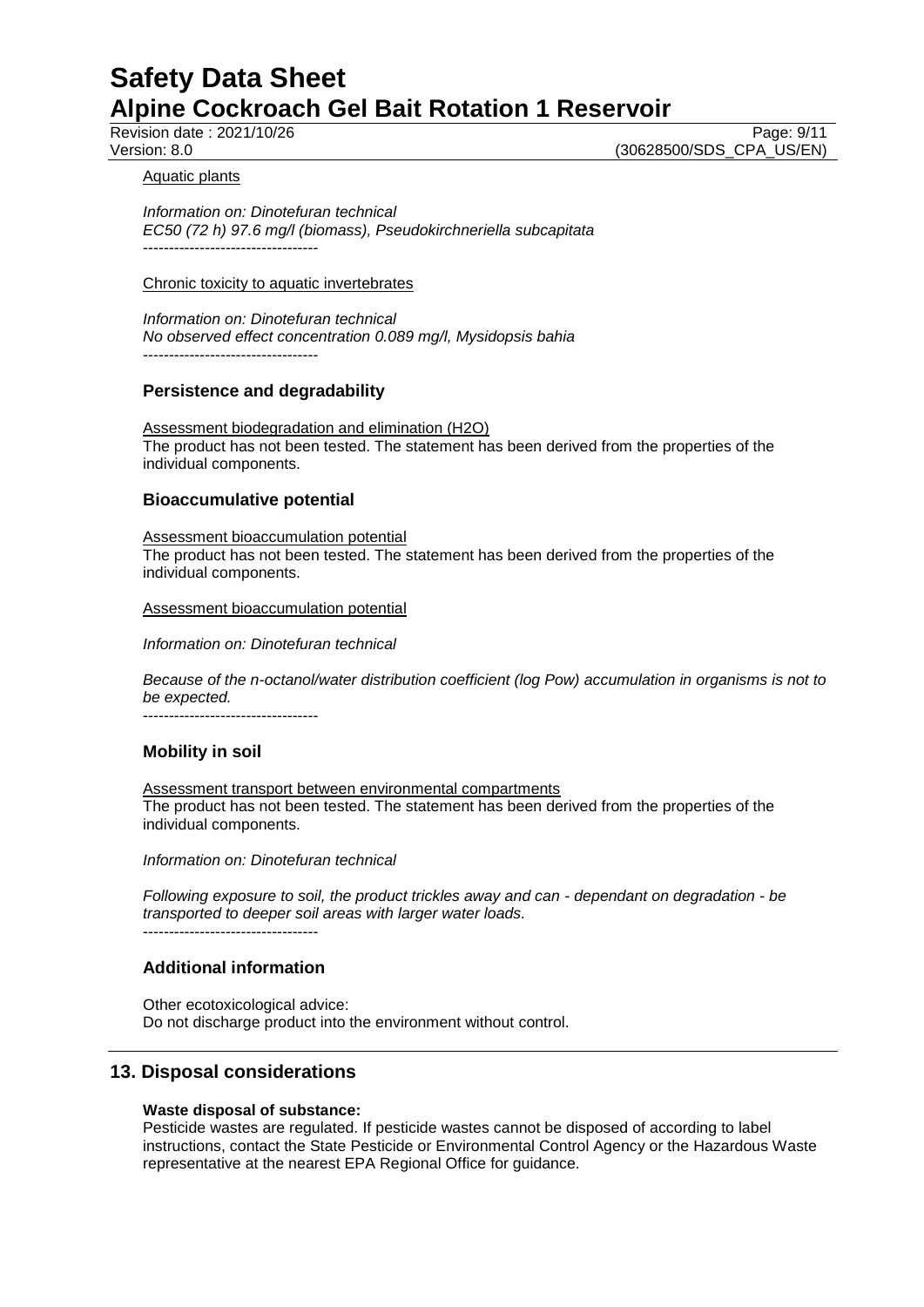## **Container disposal:**

Rinse thoroughly at least three times (triple rinse) in accordance with EPA recommendations. Consult state or local disposal authorities for approved alternative procedures such as container recycling. Recommend crushing, puncturing or other means to prevent unauthorized use of used containers.

## **14. Transport Information**

**Land transport** USDOT

Not classified as a dangerous good under transport regulations

**Sea transport** IMDG

Not classified as a dangerous good under transport regulations

**Air transport** IATA/ICAO

Not classified as a dangerous good under transport regulations

## **15. Regulatory Information**

### **Federal Regulations**

**Registration status:** Crop Protection TSCA, US released / exempt

Chemical TSCA, US blocked / not listed

**EPCRA 311/312 (Hazard categories):** Refer to SDS section 2 for GHS hazard classes applicable for this product.

| <b>State regulations</b> |                   |                      |
|--------------------------|-------------------|----------------------|
| <b>State RTK</b>         | <b>CAS Number</b> | <b>Chemical name</b> |
| РA                       | $56 - 81 - 5$     | glycerol             |
|                          | 112945-52-5       | Silica               |
| MA                       | $56 - 81 - 5$     | glycerol             |
|                          | 112945-52-5       | Silica               |
| NJ                       | $56 - 81 - 5$     | glycerol             |

### **Labeling requirements under FIFRA**

This chemical is a pesticide product registered by the Environmental Protection Agency and is subject to certain labeling requirements under federal pesticide law. These requirements differ from the classification criteria and hazard information required for safety data sheets, and workplace labels of non-pesticide chemicals. Following is the hazard information as required on the pesticide label. CAUTION:

HARMFUL IF ABSORBED THROUGH SKIN. HARMFUL IF SWALLOWED.

Revision date : 2021/10/26 Page: 10/11<br>Version: 8.0 (30628500/SDS CPA US/EN) (30628500/SDS\_CPA\_US/EN)